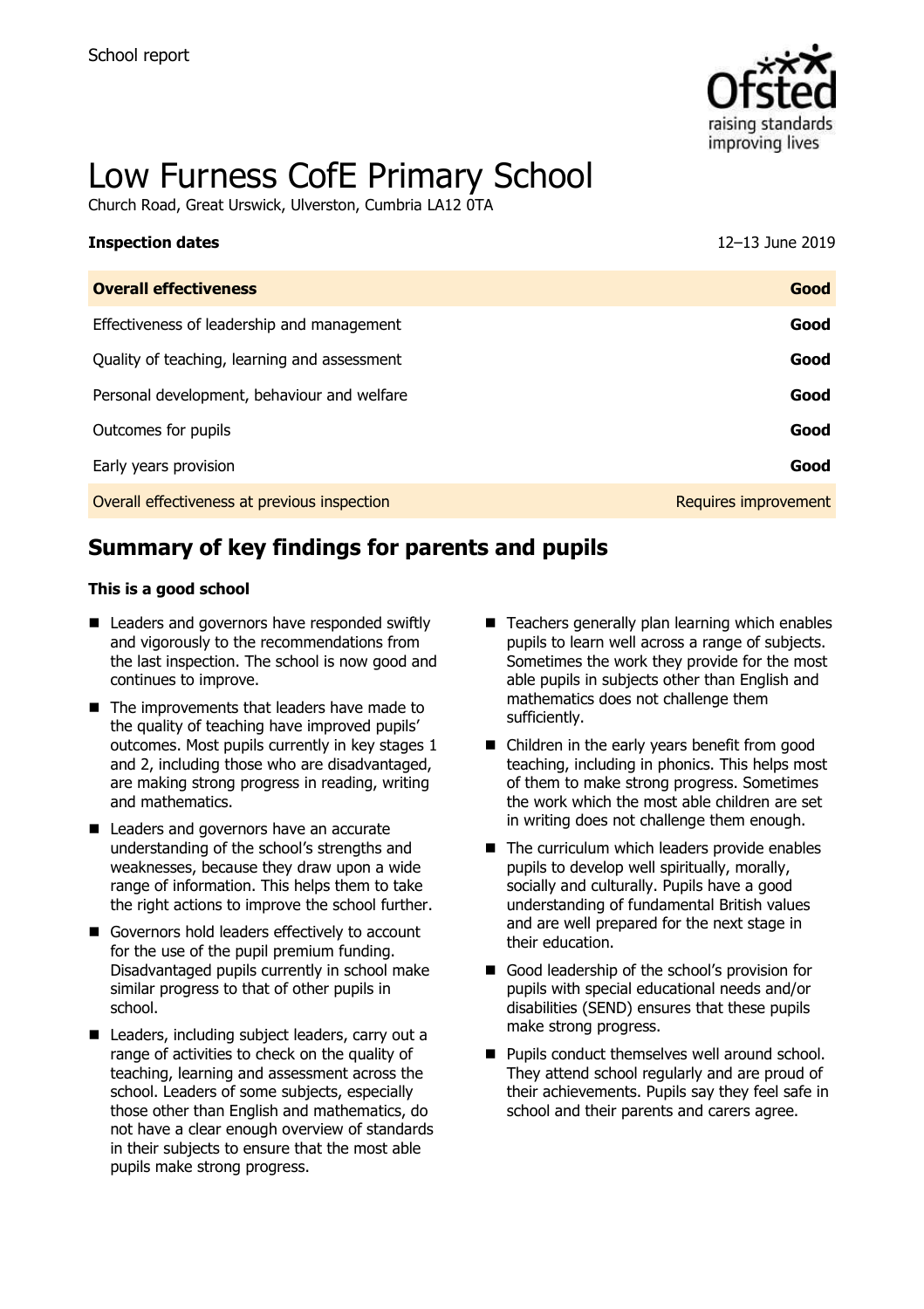

# **Full report**

#### **What does the school need to do to improve further?**

- $\blacksquare$  Improve outcomes for the most able pupils, by:
	- ensuring that leaders of subjects other than English and mathematics develop a stronger understanding of standards in their subjects, so they can make sure that the most able pupils are making strong progress from their starting points
	- ensuring that teaching, especially in subjects other than English and mathematics, more consistently provides pupils with work that is challenging, so they make the progress of which they are capable
	- improving the teaching of writing for the most able children in the early years to help them to make stronger progress and, where appropriate, to exceed the expectations of the early learning goal in writing.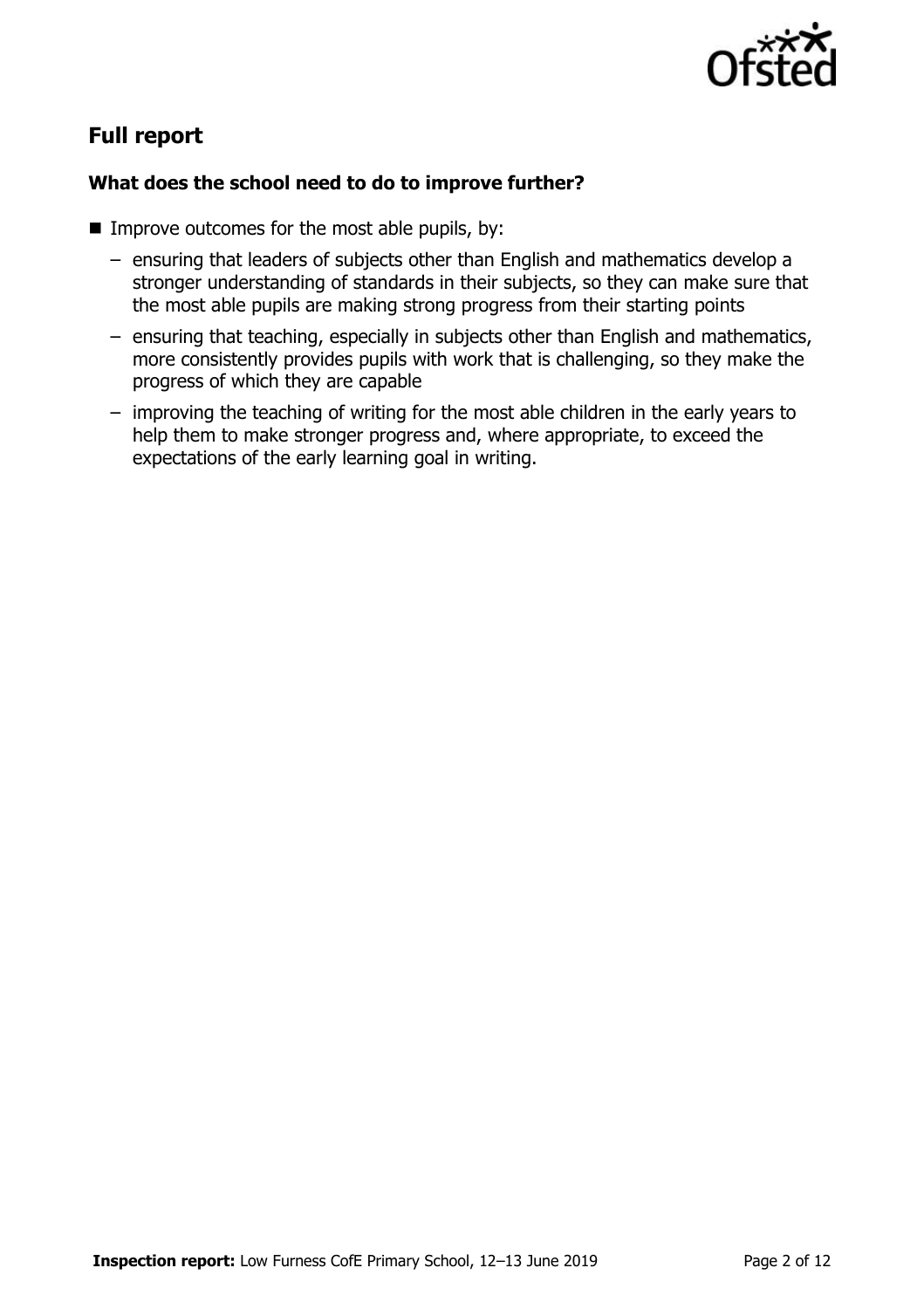

# **Inspection judgements**

#### **Effectiveness of leadership and management Good**

- Leaders and governors have taken swift and determined action to address the recommendations from the last inspection. Their strong focus on improving the quality of teaching has resulted in good outcomes for pupils, which continue to improve. Pupils achieve well, and fulfil the school's mission statement to become 'well-rounded, caring and confident individuals within their community'.
- Leaders and governors have an accurate view of the school's strengths and weaknesses, because they draw upon a wide range of information. This has enabled them to devise detailed plans for improvement which are focused on improving pupils' outcomes. The implementation of these plans is having a positive impact on the progress that pupils are making across the school, especially in reading, writing and mathematics.
- Leaders have made good use of training and of the support provided by the local authority to help teachers improve their work. Subject leaders and teachers value the opportunities which senior leaders provide for them to participate in local networks of schools, where they are able to share and learn from good practice. This work has had a positive impact on the quality of teaching across the school, which is now good.
- **E** Leaders make effective use of the pupil premium funding to improve the outcomes for disadvantaged pupils. As a result, disadvantaged pupils currently in school make similar progress to other pupils in reading, writing, mathematics and phonics.
- Since the last inspection, leaders have embedded effectively their systems for measuring the progress that pupils and groups of pupils make, especially in reading, writing and mathematics. This enables them to hold teachers better to account for pupils' outcomes, and to take action where pupils are at risk of falling behind. Consequently, most pupils, including disadvantaged pupils, are making at least the progress expected of them and some are making better progress.
- Leaders, including subject leaders, carry out a range of activities to monitor the quality of teaching, learning and assessment across a range of subjects. They check the work in pupils' books and provide clear feedback and guidance to teachers and support staff so they can improve their teaching. This contributes to the strong progress most pupils make, especially in English and mathematics. However, leaders of some curriculum subjects do not have a clear enough overview of standards in their subjects. This means they are unable to ensure that teaching enables the most able pupils to make the strong progress of which they are capable.
- Leaders enrich the curriculum with trips, visits and residential stays to help pupils enjoy learning across a range of subjects. For example, pupils from Years 5 and 6 recently participated in a residential stay in Liverpool. This helped them to learn about the history and geography of the city and to compare it with their own area. Pupils then wrote about their experiences and, during the inspection, presented their learning in a special assembly for parents and carers. This helped them to develop personally, as well as to remember what they had learned.
- Leaders and governors ensure that pupils develop well spiritually, morally, socially and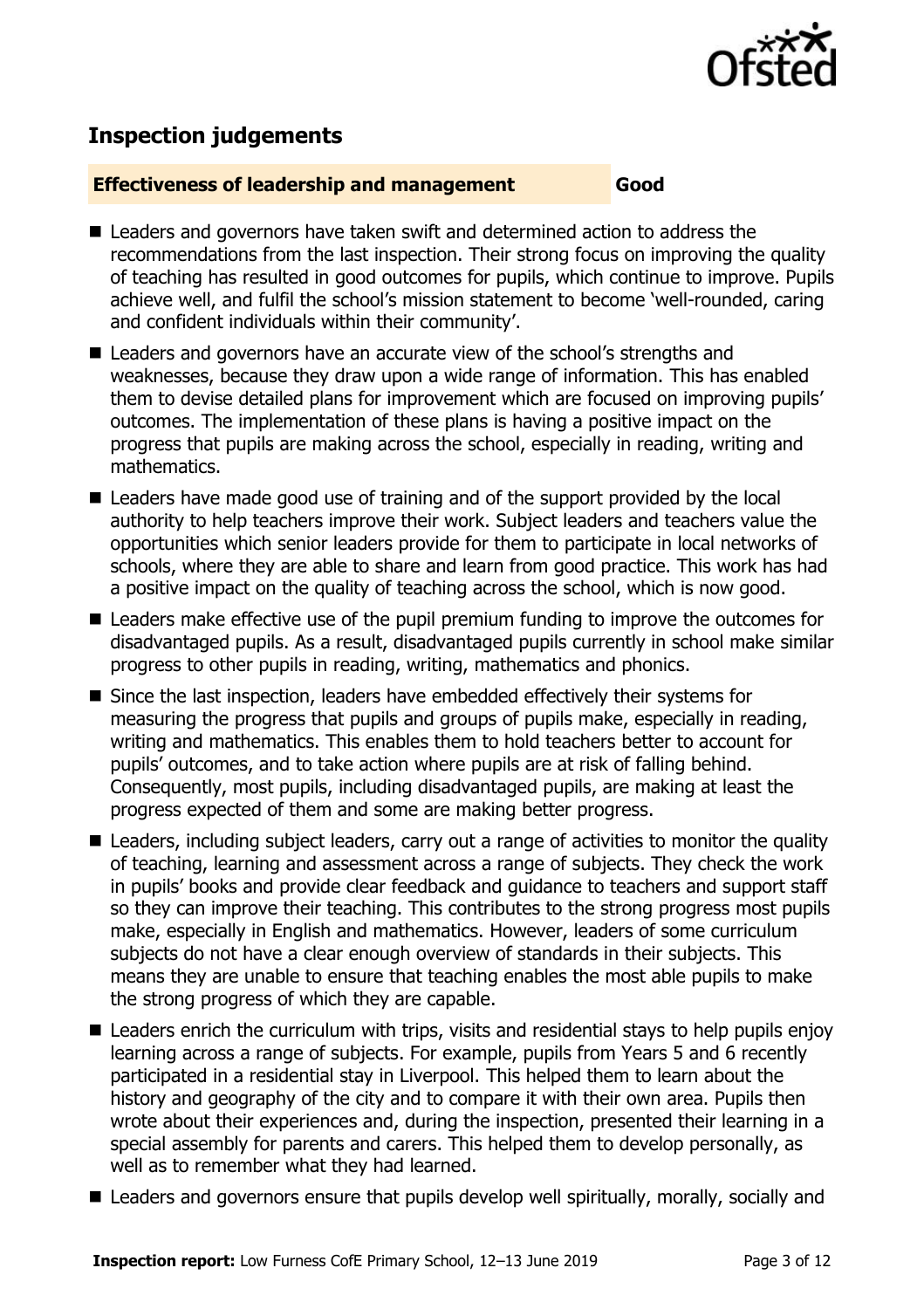

culturally and are effectively prepared for life in modern Britain. Pupils learn about other religions and cultures, and about differences within their community and in the wider world. The experiences which leaders and teachers plan provide pupils with help to develop an appropriate awareness of fundamental British values.

- Good leadership of the school's provision for pupils with SEND ensures that this group of pupils makes good progress from their various starting points. Leaders communicate effectively with a range of agencies to ensure that pupils receive the help they need. Evidence gathered during the inspection shows that the school's inclusive approach has earned leaders and governors the respect of parents and of colleagues, from both the local authority and the Diocese of Carlisle.
- Leaders' good use of the primary school physical education (PE) and sports premium funding is improving the extent to which pupils participate in sport in and out of school, including team sports and gymnastics. More pupils represent their school and take part in competitions. Pupils talk enthusiastically about these experiences and are proud of their achievements.

#### **Governance of the school**

- Following the last inspection, governors have taken determined action to improve their own effectiveness. They have made good use of an external review of governance to help them evaluate accurately their strengths and weaknesses. Their plans for improvement have had a positive impact on their work. Governors now hold leaders more stringently to account for their work to improve the school, and especially for pupils' outcomes, including those of disadvantaged pupils.
- Governors carry out a range of checks on the school's policies and procedures. Governors meet regularly with subject leaders and key staff, for example those with responsibilities for safeguarding, and use these meetings to ask important questions about pupils' progress. Subject leaders say they value these meetings, and they are helping them to improve their work.
- Governors have a strong understanding of the community which the school serves and play an important role in ensuring that pupils have opportunities to develop as members of their community, in line with the school's mission statement. For example, governors are instrumental in securing places for pupils to participate in charitable works and in activities linked to the church. This work has a positive impact on pupils' social, moral and personal development.

### **Safeguarding**

- The arrangements for safeguarding are effective.
- Governors and leaders have established a strong culture of safeguarding in the school. There are robust systems in place for checking the suitability of staff and volunteers to work with children. Leaders ensure that staff are trained to recognise the signs of abuse and neglect and to protect children from extremism and radicalisation.
- Staff are vigilant and know how to report any concerns they may have about the welfare of pupils. Systems for working with a range of children's services are effective in ensuring that pupils receive the help they need. The actions that leaders take are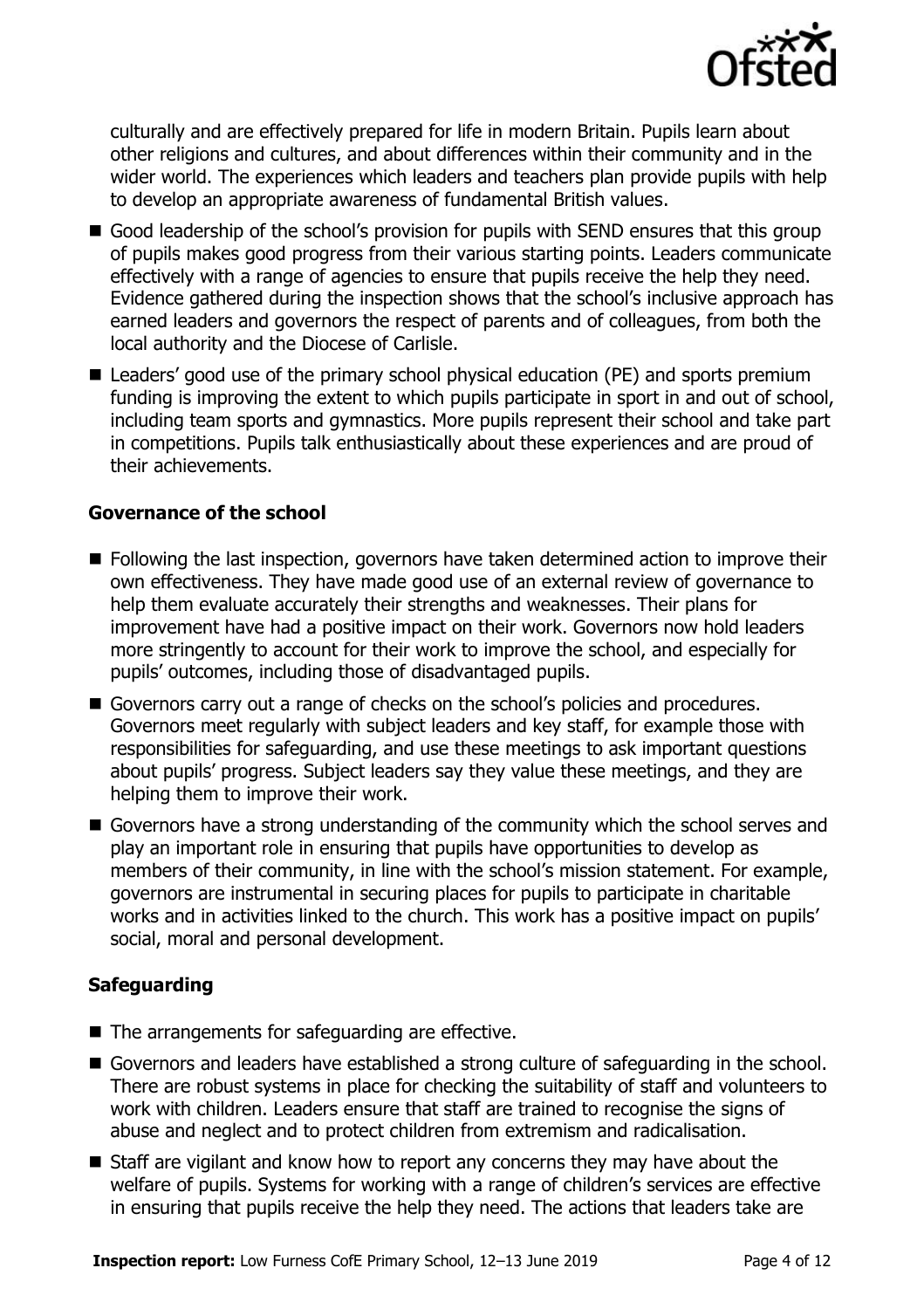

timely and appropriate.

■ Leaders have made sure that pupils learn how to keep themselves safe online. Pupils say they feel safe in school and their parents agree.

#### **Quality of teaching, learning and assessment Good**

- Classrooms are hives of industry because teachers generally plan learning which keeps almost all pupils busy, focused and engaged. Pupils' good attitudes to learning mean they settle quickly to learning and usually listen very attentively.
- Teachers' high expectations ensure that pupils behave well in class. They quickly become immersed in their work, chatting quietly about the tasks they are undertaking and consulting each other's thoughts, for example through their 'talking partners' activities. Their teachers help them to see mistakes as an opportunity to learn and they develop confidence and self-assurance as a result.
- Teachers enable pupils to build on what they know, and to develop and deepen further their knowledge and understanding. For example, in mathematics pupils in Year 4 deepened their understanding of how to work with multiples of numbers. They applied their skills to solve a range of problems and decided whether particular statements about multiples were true or false. Pupils explained their thinking because they understood what they had learned.
- Teachers check and assess pupils' progress in lessons. The questions they ask prompt pupils to talk about their thoughts and ideas. This enables teachers to adjust their teaching to address any misconceptions, and to take any necessary action where pupils are at risk of falling behind.
- Teachers plan learning which excites pupils' interests and motivates them to learn. For example, pupils in Years 1 and 2 enjoyed competing with each other to count quantities of money by recognising increasingly complex combinations of notes and coins. Pupils in a Year 3 mathematics lesson enjoyed a practical activity in which they used their knowledge about measurement to predict how much water a range of containers would hold. These experiences had a positive impact on the progress pupils made.
- $\blacksquare$  The training provided by leaders at all levels has improved the quality of teaching, learning and assessment, especially in reading, writing and mathematics. Teachers value this training and say that it helps them to improve their work.
- Work in pupils' books shows that teachers provide challenging work for almost all pupils and which helps them to make strong progress, especially in English and mathematics. Teachers make sure that pupils also practise their reading and writing skills in other subjects, for example in writing about events in history. Sometimes the work which the most able pupils are set in subjects other than English and mathematics does not challenge them enough to make the strong progress of which they are capable.
- Teachers generally provide pupils with useful feedback in line with the school's assessment policy. Discussions with pupils and work in their books showed that they use this feedback to improve their work.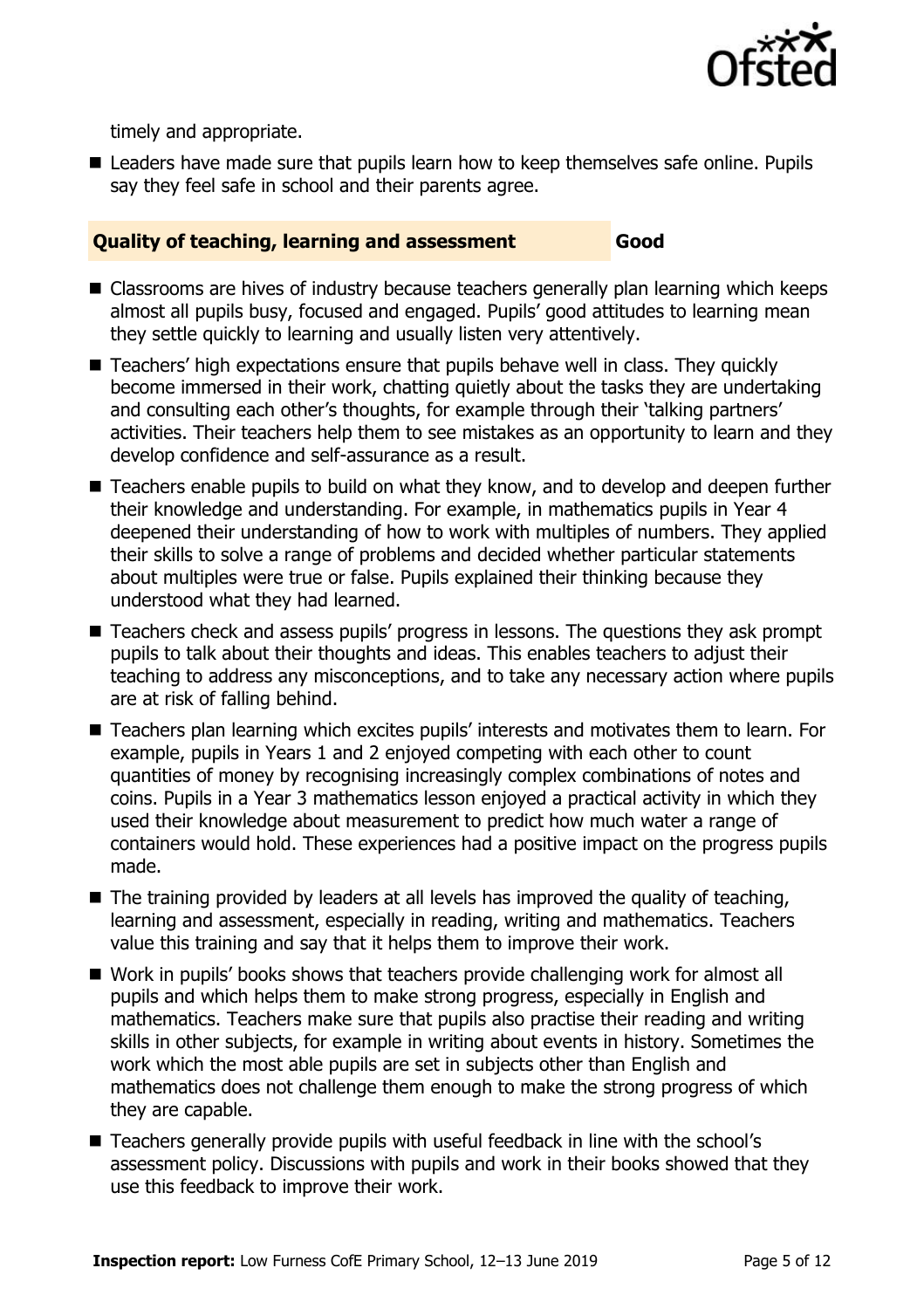

■ Teachers provide pupils with homework in line with the school's policy. The large majority of parents who responded to Ofsted's online questionnaire, Parent View, agreed their children receive the right amount of homework.

#### **Personal development, behaviour and welfare <b>Good**

#### **Personal development and welfare**

- The school's work to promote pupils' personal development and welfare is good.
- Leaders have established an 'open door' culture which encourages parents and staff to share important information about pupils that may have an impact on their welfare and learning. This enables leaders to support pupils in school, and to secure any extra help that pupils need. Staff value these procedures and say they help them to better understand pupils' needs.
- The wider curriculum encourages pupils to develop attitudes of care, concern and empathy. For example, pupils take part in fundraising for a local hospice and for animal charities. Pupils enjoy singing to residents in a residential care home and invite older residents to share Christmas lunch in school. These experiences enable pupils to develop as positive citizens and to understand the needs of others.
- Teachers make sure that pupils have opportunities to learn about difference and diversity in their community and in the wider world, for example in relation to disability or family structure. Pupils learn about religions and cultures and take part in church services with other faith schools.
- Pupils develop an understanding of fundamental British values and of citizenship through the activities that teachers provide. For example, those who spoke with the inspector explained what they had learned about democracy, and how they have applied this learning in school, for example by voting for the head girl and head boy. Pupils learn about the impact they can have on the environment and engage in activities to protect it. These activities help them to develop responsible attitudes and to prepare them appropriately for future life.
- Pupils participate in a wide range of extra-curricular and sporting activities. For example, pupils travel to Manchester to take part in the Young Voices choir festival. Pupils represent their school in sports and to take part in musical activities. These help pupils to develop personally and socially.
- Leaders ensure that pupils leaving key stage 2 are well supported in making a smooth transition to secondary school. Pupils have an understanding of how their teachers are helping them to prepare for the next stage in their learning.

### **Behaviour**

- $\blacksquare$  The behaviour of pupils is good.
- **Pupils are polite and courteous to visitors. They are keen to talk about their learning** and can explain what they have understood. Pupils are proud of their school and of their achievements.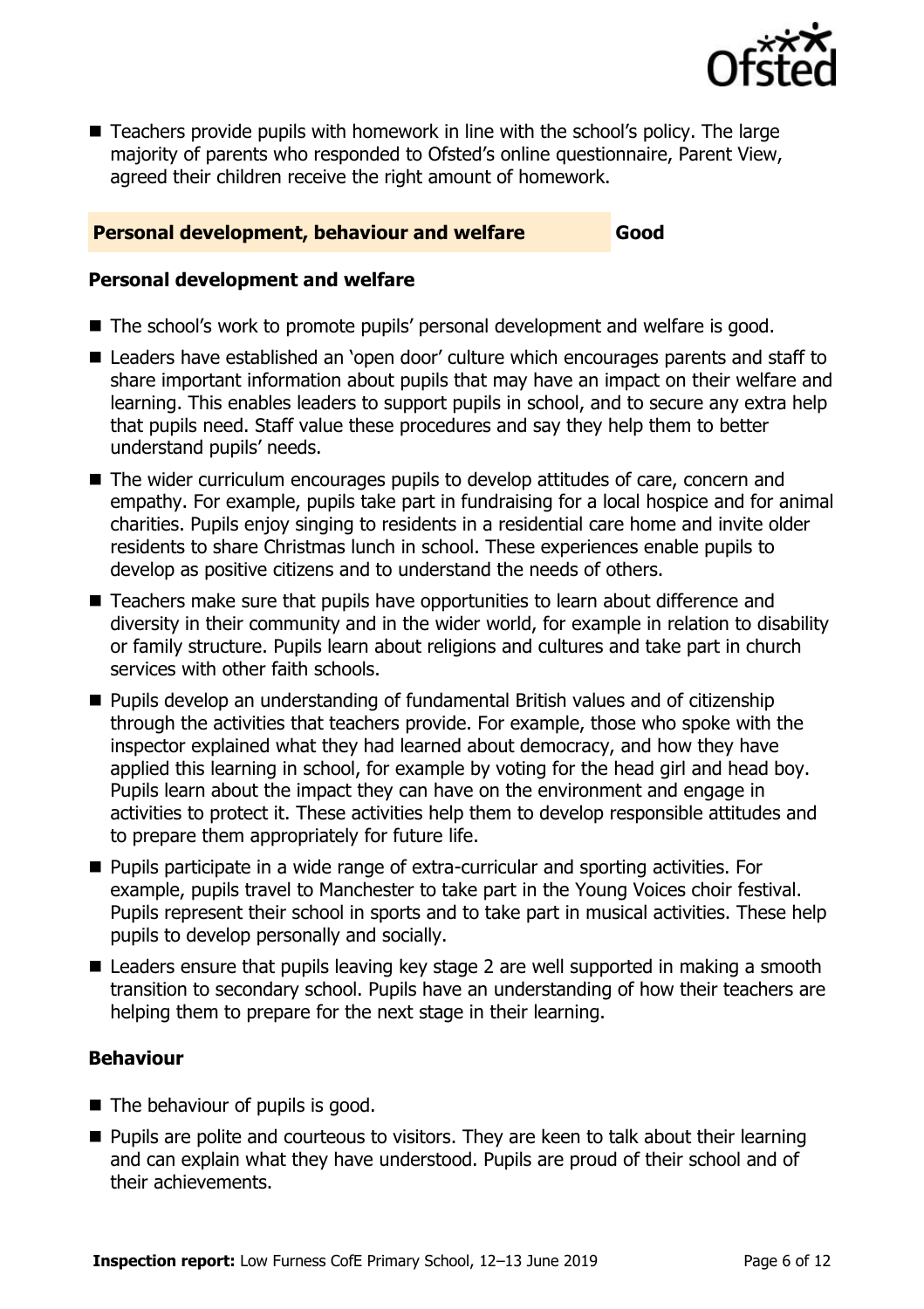

- **Pupils conduct themselves well in school, and when moving between areas, such as the** playground and classrooms. Pupils understand the clear systems established for promoting good behaviour, and that their own behaviour can have an impact on other people. Those who spoke with inspectors explained that bullying in school is rare, but if it does happen their teachers quickly put a stop to it.
- **Pupils listen respectfully to their teachers and respond quickly to instructions, because** teachers have consistently high expectations of pupils' behaviour. This has a positive impact on the progress that pupils make.
- Leaders and governors have high expectations for pupils' regular attendance. The actions they have taken have successfully reduced absences for pupils currently in school, including those of disadvantaged pupils. The school promotes good attendance and punctuality through newsletters and communications with parents and through the provision of facilities such as the breakfast and after-school clubs. Attendance is currently average and continues to improve.

#### **Outcomes for pupils Good Good**

- $\blacksquare$  Information published since the last inspection shows consistently that, in the key stage 2 national tests, a higher-than-average proportion of Year 6 pupils have attained at least the expected standards in reading, writing and mathematics. The proportion achieving the higher standards in all three subjects, although just below the national average, has improved consistently in recent years. By the end of key stage 2 in 2018, pupils made progress that was similar overall to the national average in reading and mathematics. In the key stage 1 national tests in 2018, a higher-than-average proportion attained at least the expected standard in reading and mathematics.
- The progress that Year 6 pupils made in writing in 2018 was uncharacteristically low for the school. In both key stages 1 and 2, a slightly lower than average proportion attained at least the expected standard in writing. Despite this, since the last inspection leaders have made important improvements to the teaching of writing across the school. These improvements are having a positive impact on the achievements of pupils currently in school, especially in key stages 1 and 2. Work in their books shows that pupils are producing more writing and are using a wider vocabulary to bring their work to life. Most pupils are now making strong progress in writing.
- **Pupils currently in school enjoy reading widely and often, and across a range of** subjects. Those who read to the inspector did so with confidence and expression, for example, to reflect the speech of characters in a story. Pupils talk with enthusiasm of the books they read at home, as well as in school. Good teaching is enabling pupils to develop good comprehension skills. This helps them to understand the meaning of texts and to read unfamiliar words. Consequently, pupils currently in school are making strong progress in reading.
- Pupils deepen their mathematical understanding through extra challenges. Pupils demonstrate their skills in reasoning through their explanations of the methods they use to calculate answers and to solve problems. Consequently, most pupils are making at least the progress the school expects and some are making better progress.
- Disadvantaged pupils currently are making similar progress to that of others in the

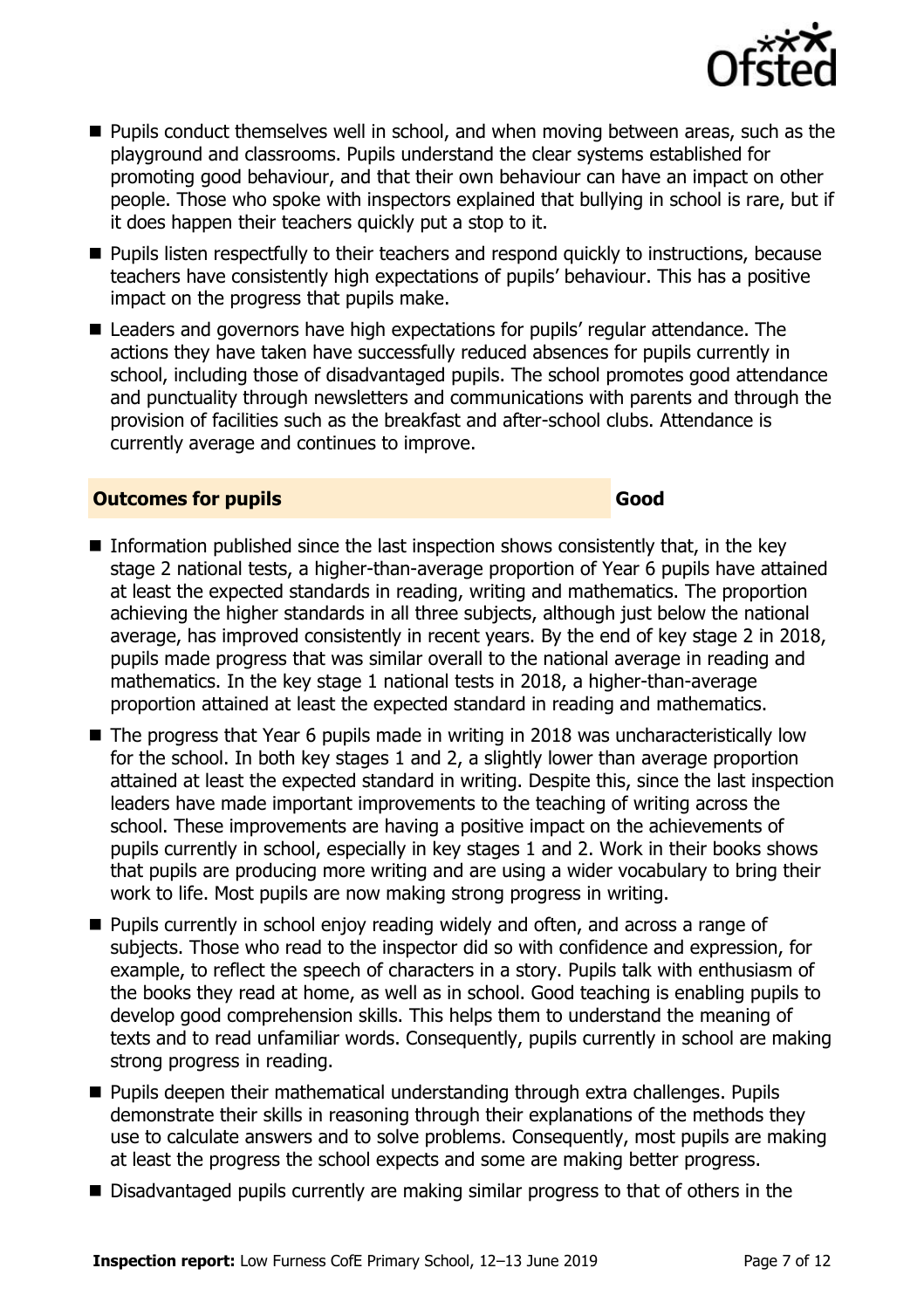

school with similar starting points. Pupils with SEND are also making strong progress from their varying starting points because of the good teaching they receive.

- **Pupils learn well across a wide range of subjects, including science, geography, history,** art, religious education, PE and computing. Leaders have made changes since the last inspection to the ways in which teachers plan and assess pupils' learning in these subjects. These changes have ensured that pupils make steady progress towards meeting the age-related expectations in these subjects. However, sometimes in these subjects the work set for the most able pupils does not challenge them sufficiently to make the strong progress of which they are capable.
- In key stage 1, pupils develop their phonics skills well as a result of good teaching. Pupils learn to break up and blend sounds and letters in order to read unfamiliar words. They write readable sentences and use their skills to attempt the spelling of more complex words. This has a positive impact on the quality of the writing which pupils produce, especially in key stage 1. Year 1 pupils are making strong progress in phonics and most are on track to achieve the expected standard in the national phonics screening check at the end of Year 1.

#### **Early years provision Good Good**

- Children start school in the Nursery or Reception classes with skills generally typical for their ages. The small number of children in the Reception class in 2018 makes comparison with national statistics unreliable. However, information from the school's assessments shows that in recent years all or almost all children typically reach a good level of development by the end of the Reception Year.
- Leaders and managers draw upon a range of information to evaluate strengths and weaknesses in the early years provision. This enables them to secure good-quality training and appropriate professional development to improve the work of teachers and staff.
- Leaders and staff have successfully established strong partnerships with parents and with a range of other agencies. This enables them to share important information about children's welfare and development, and to secure support for children and families where it is needed, including for children with SEND.
- Adults have established simple rules and routines for children to follow. For example, children learn how to find and use the resources they need, and how to tidy them away afterwards. They learn how to make sensible decisions about what to do, how to share resources, and when they need to gather together on the carpet to listen to their teacher. These simple rules help children to learn to manage their own needs and feelings well and as a result, children's behaviour is consistently good.
- Children have access to a wide range of activities which promote their learning both indoors and out which they can select for themselves, or which adults lead. For example, children in the Nursery class enjoyed looking for creatures in the school's natural woodland environment. They were excited to discover woodlice hiding near the 'fairy garden' they had created. These experiences help children to develop attitudes of curiosity and motivate them to find out more.
- Children learn to share and to take turns through the activities which teachers provide.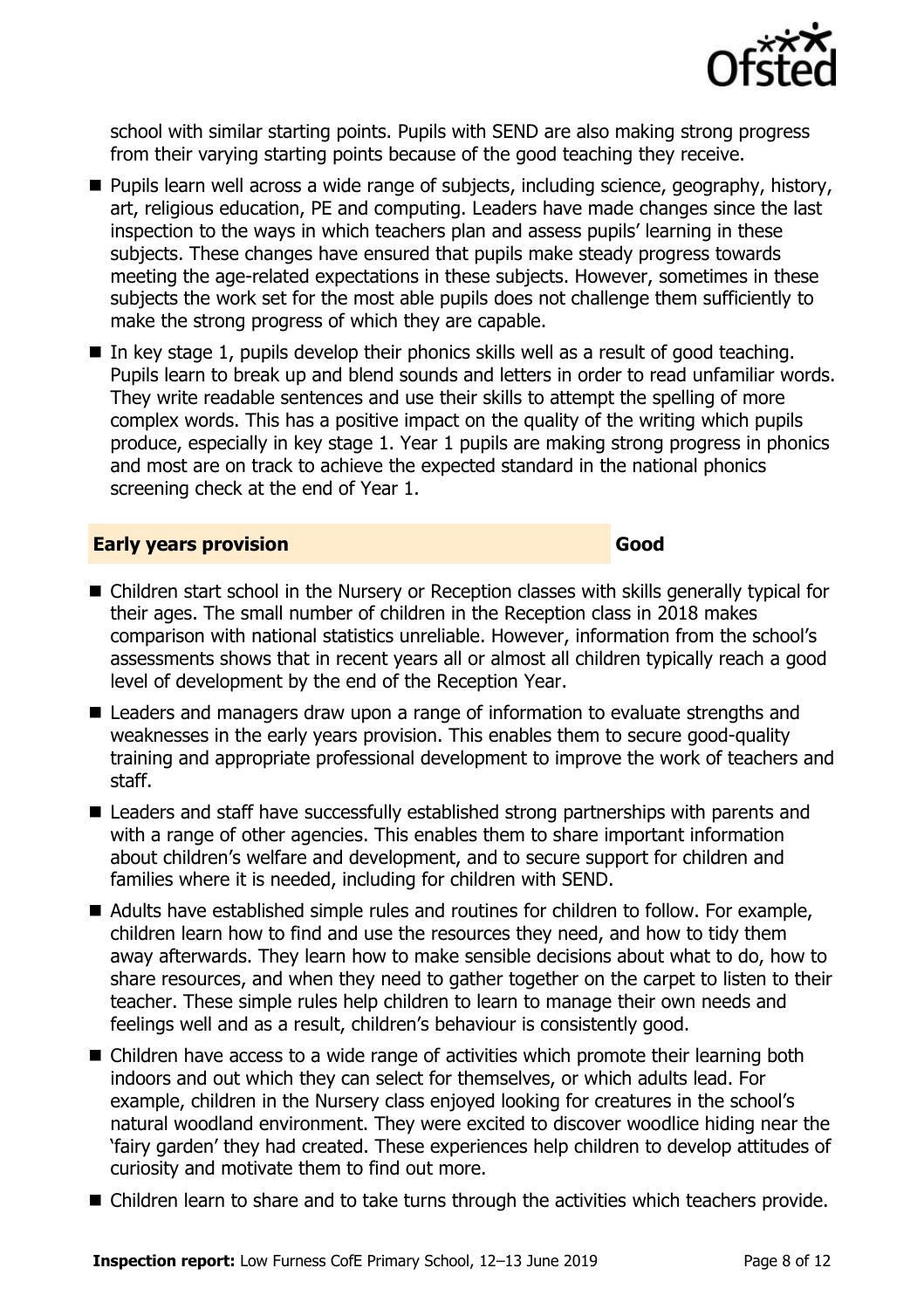

Teachers plan activities to allow children to appreciate similarities and differences between each other. Children develop attitudes of care and concern for each other, and for other living things, such as the school's pet guinea pigs and chickens.

- Leaders and managers have established effective systems for assessing children's learning and development. All staff contribute important and accurate information about what children actually say and do. This information helps teachers to plan for the next steps in children's learning.
- The learning which teachers plan and the way in which it is taught enable children to practise important skills and to remember what they have learned. For example, in phonics lessons, adults use familiar actions to help children to remember letters and sounds they have already learned, and to introduce children to new ones. Children make strong progress in phonics.
- Work in children's books and learning journals, and information from the school's assessments, shows that despite their strong starting points, very few of the most able children make the extra progress of which they are capable in order to exceed the early learning goal in writing. This is because activities which teachers plan do not challenge them sufficiently.
- Teachers and support staff work well together in classrooms. Teachers communicate clearly their expectations for children's learning and this helps all staff to understand what they need to do to help children learn and to make progress.
- **E** Arrangements for safeguarding children in the early years are effective and are aligned with those across the school. Staff are appropriately qualified and there are no breaches of the safeguarding and welfare requirements of the early years.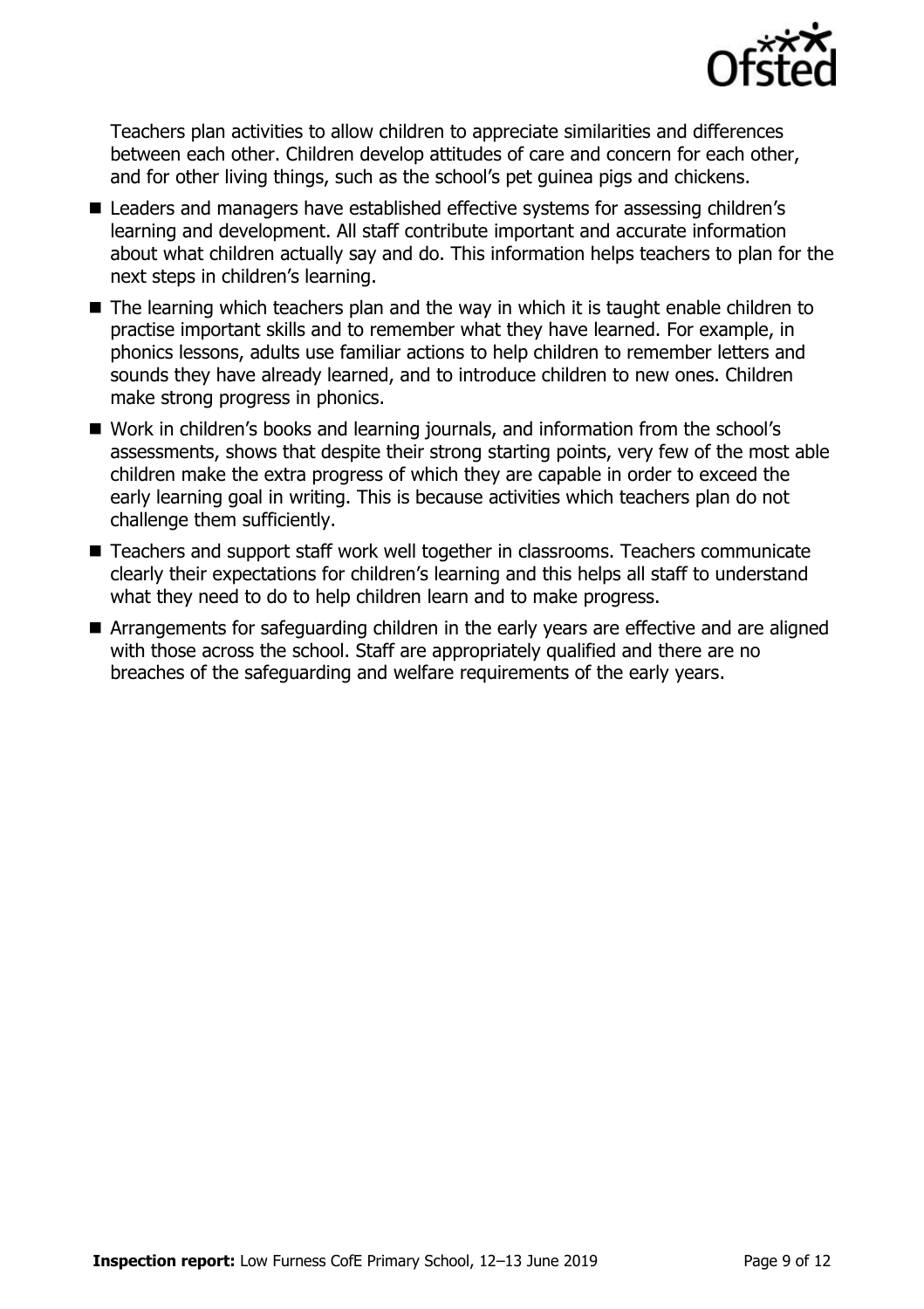

# **School details**

| Unique reference number | 112299   |
|-------------------------|----------|
| Local authority         | Cumbria  |
| Inspection number       | 10087837 |

This inspection of the school was carried out under section 5 of the Education Act 2005.

| Type of school                      | Primary                              |
|-------------------------------------|--------------------------------------|
| School category                     | Voluntary controlled                 |
| Age range of pupils                 | 3 to 11                              |
| Gender of pupils                    | Mixed                                |
| Number of pupils on the school roll | 144                                  |
| Appropriate authority               | The governing body                   |
| <b>Chair</b>                        | Mr Dick Johnson                      |
| <b>Headteacher</b>                  | Mrs Sue Little                       |
| Telephone number                    | 01229 588708                         |
| Website                             | www.low-furness-primary-school.co.uk |
| <b>Email address</b>                | head@low-furness.cumbria.sch.uk      |
| Date of previous inspection         | 2-3 February 2017                    |

### **Information about this school**

- This primary school is smaller than average.
- The proportion of disadvantaged pupils is below average.
- All pupils currently on roll are of White British heritage. There are no pupils for whom English is an additional language.
- The proportion of pupils with SEND is below average.
- The proportion of pupils with an education, health and care plan is below average.
- Since the last inspection, the governing body has elected a new chair and has appointed a number of new governors.
- $\blacksquare$  The school has a Nursery class offering part-time places.
- The school also operates a breakfast club and an after-school club.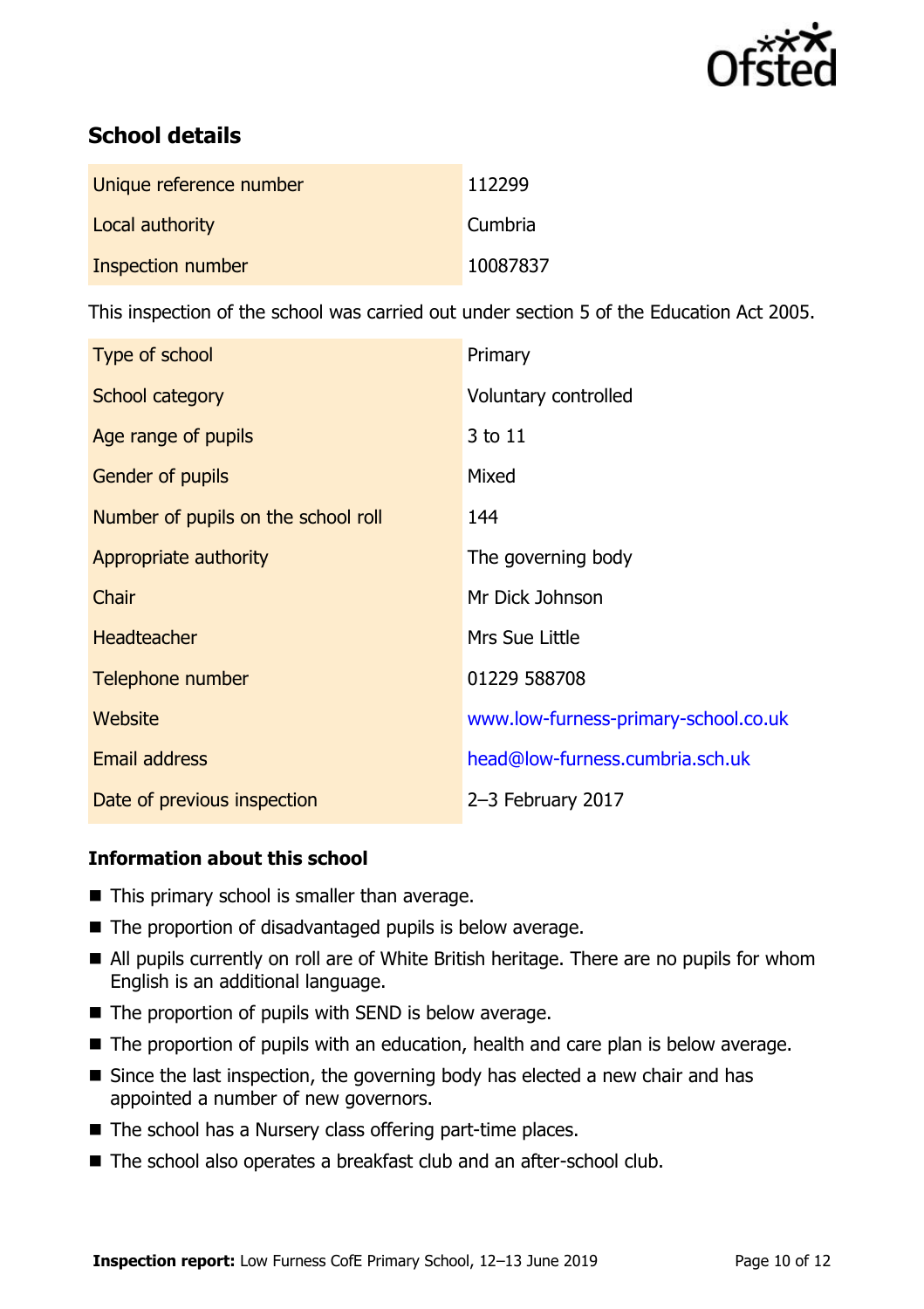

## **Information about this inspection**

- The inspector observed learning in all classes.
- The inspector looked at pupils' work across year groups and across a range of subjects.
- $\blacksquare$  The inspector listened to some pupils reading, spoke informally with pupils and observed pupils' behaviour in classes and around the school.
- Discussions were held with senior leaders, governors, teachers and staff.
- The inspector spoke with a representative of the local authority. The inspector also spoke with a representative from the local authority's SEND service and a representative from the Diocese of Carlisle.
- The inspector looked at a range of documents, including the school's plans for improvement, safeguarding and recruitment information, behaviour logs, assessment information and minutes of governing body meetings.
- The inspector spoke with some parents and took into account 64 responses to Ofsted's online questionnaire, Parent View. The inspector also took into account three responses to the pupil survey and 10 responses to the staff survey.

#### **Inspection team**

Mavis Smith, lead inspector and offsted Inspector